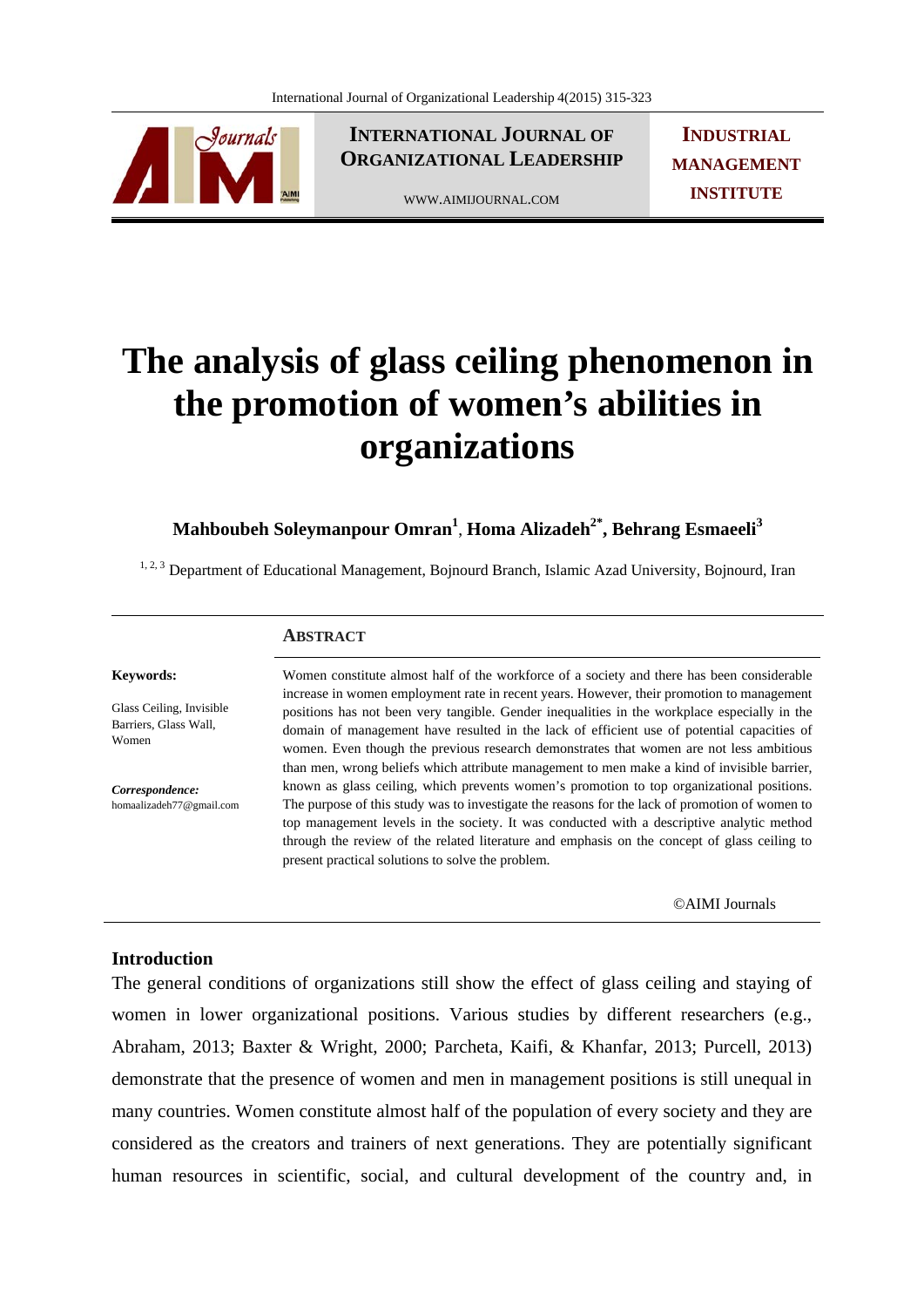However, they mainly take low income jobs with unfavorable social status and other jobs which need proficiency and education are given to women on condition that on equal terms men are not willing to occupy those positions. At the present time, statistics show that the important role of women in the development of societies has always been neglected and the human society has suffered irreparable damage because of this issue. The present unfavorable situation created by gender inequalities has caused many countries to take various measures to eliminate discriminations and inequalities. Some of these countries have achieved notable success in the elimination of inequalities so that more than 40 per cent of decision-making positions are occupied by women in northern European countries such as Norway, Denmark, Finland, and in the US, the proportion of women's occupation has had a progress of 250 per cent compared to the 1970s. However, many of the developing countries, such as Iran, have not been successful in this issue during the 1990s. The latest statistics presented by Statistical Center of Iran show that there is a huge difference between the rate of economic participation of women and men so that this rate is 72.9 per cent for men and 18.5 per cent for women. The condition is even worse in the domain of management and decision-making in a way that only about 5.2 per cent of the managers of the country are women, and moving up the management levels this rate decreases to 1.4 per cent for the position of director-general and deputy director (Babaei, Khalili Eraghi, & Yaghinlou, 2002). It is argued that the general atmosphere of organizations and male and even female managers and staff's distrust of women's abilities have created the current situation. This general pessimism toward women is dominant in the society while the number of academically educated women in Iran is increasing.

# **Glass Ceiling**

The phenomenon of lack of promotion of women to upper levels of authority hierarchies is called glass ceiling. This term was first introduced in 1986 in Wall Street Journal and Morrison, White, and Van Velsor are the first researchers who used this term in 1987. This phenomenon was also studied in 1990 to show the scarcity of minorities and women in management of public and private organizations. In addition, it is sometimes used to represent deep wage gap in upper levels of income distribution so that according to Arfken, Bellar, and Helms (2004), female staff are paid lower in high-income groups compared to their male counterparts. Therefore, glass ceiling hinders minorities and women from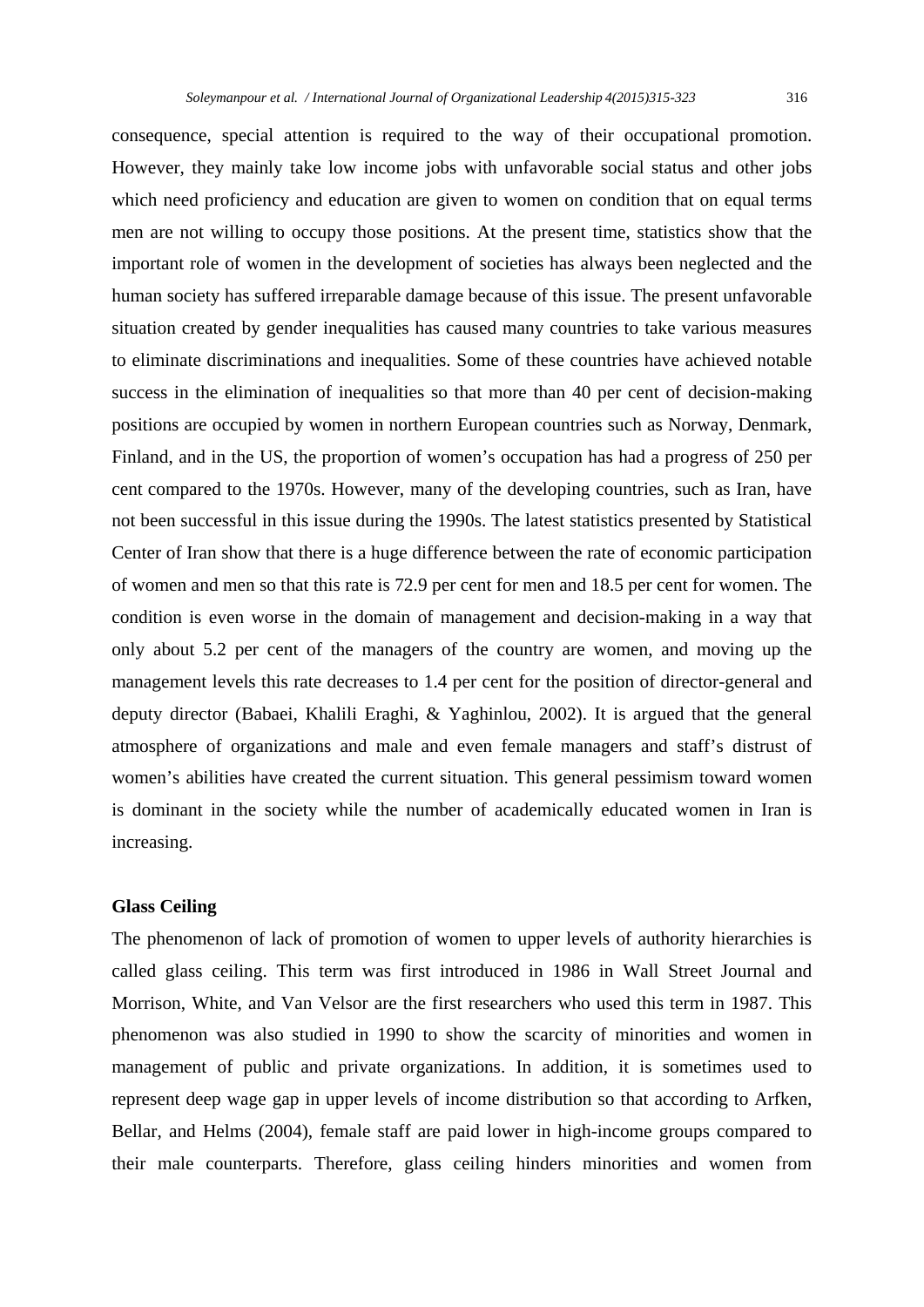achieving top levels of hierarchies. Davies-Netzley (1998) asserted that the glass ceiling metaphor is used to explain hidden obstacles , i.e., glass through which women can observe the best positions but cannot achieve them , i.e., ceiling. Therefore, they advance very close to high-ranking positions but rarely achieve them. This frustrating situation makes women conceive that there is a glass ceiling; that is, a kind of racial barrier, on the way of their achievement to the top management positions in organizations.

 In order to study the effects of glass ceiling, many studies have tried to assess its different impacts on various hierarchical positions in organizations. Cotter, Hermsen, Ovadia, and Vanneman (2001) stated that "gender (or other) disadvantages are stronger at the top of the hierarchy than at lower levels and that these disadvantages become worse later in a person's career" (p. 655). They investigated gender and race inequalities at the  $25<sup>th</sup>$ ,  $50<sup>th</sup>$ , and  $75<sup>th</sup>$ percentiles of white male earnings. Besides, they gathered evidence of a glass ceiling for women, but racial inequalities and disproportion among men did not pursue a similar structure. Therefore, they concluded that glass ceilings was a distinctively gender phenomenon. On the other hand, Baxter and Wright (2000) stated that the glass ceiling hypothesis said that "not only it is more difficult for women than for men to be promoted up levels of authority hierarchies within workplaces but also that the obstacles women face relative to men become greater as they move up the hierarchy" (p. 275). However their findings from three countries of the United States, Sweden, and Australia were different from this definition. They discovered that the barriers women faced in possessing authority were considerable at the lower levels of the managerial hierarchy, not the upper levels in the United States. They also determined that there did emerge to be available glass ceiling effects in Sweden and Australia but situated more around the middle of managerial hierarchies than at the top. Therefore, women seemed to be mainly disadvantaged relative to men in changing from lower- to middle-management levels in these countries. In addition, Smith (2012) found in another study that, in contrast to the glass ceiling hypothesis, the white male has advantage over women. In addition, minorities in their salaries and retirement benefits did not develop with movement up the authority hierarchy net of controls. Instead, moderate inequality stayed constant at higher and lower levels of authority.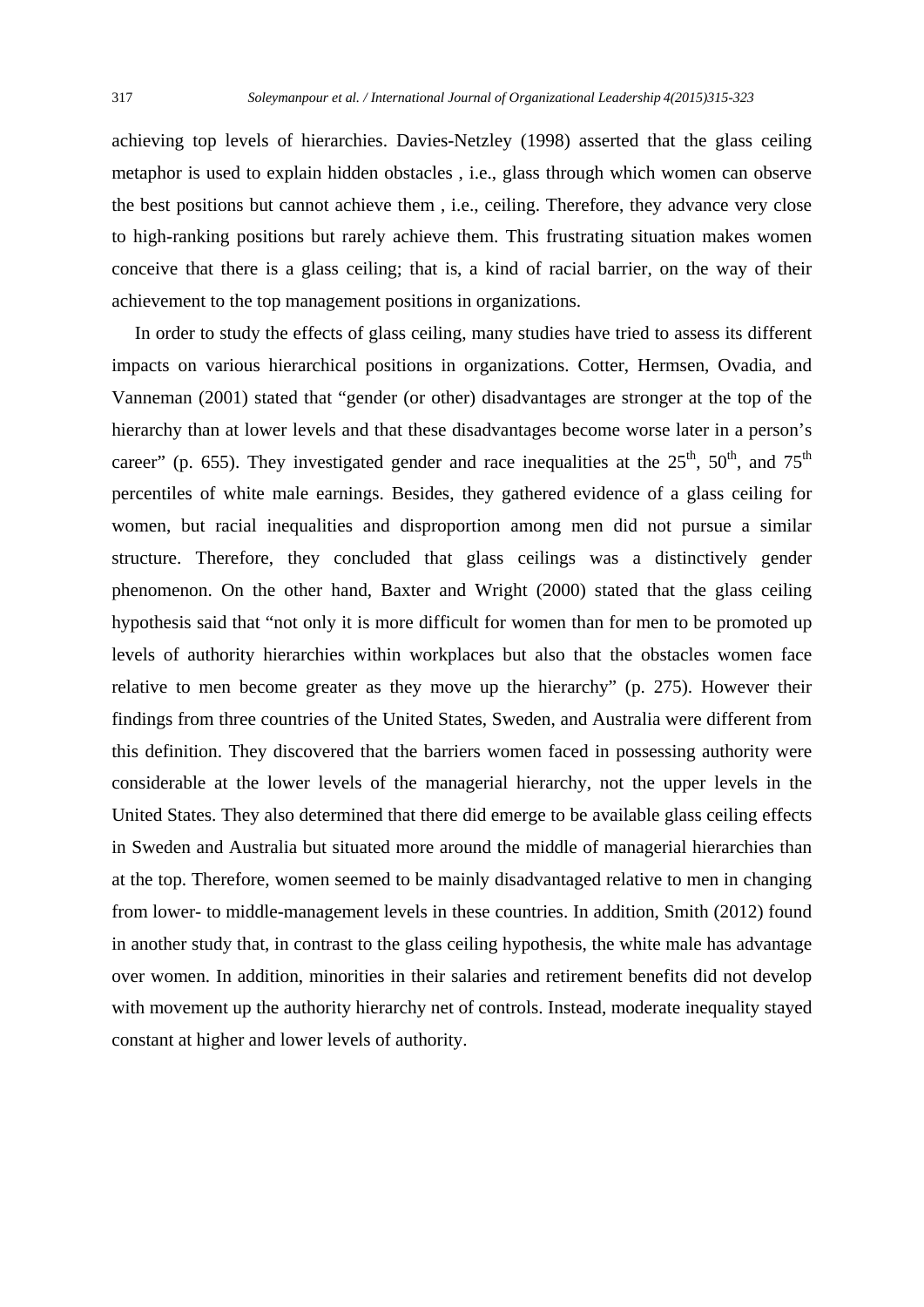#### **Sustainable Development and Equality**

Glass ceiling is a kind of inequality. Some criteria have been presented for recognition of inequalities caused by glass ceiling (Zahedi, 2003). In fact, studies show that women, exactly the same as men, start development and growth after their entrance to organizations and develop to different positions of organizations; but as they approach top positions, the pace of their progress and promotion decreases so that some invisible factors which are called glass ceiling hinder their progress. Obviously, this term shows a condition in organizations which there is no clear reason for women's inability to achieve higher positions, but in reality their achievement is not possible. Looking at top hierarchical positions of organizations, competent and qualified women see the status through this glass ceiling that they are competent enough to achieve, but because of invisible barriers they are not able to break through.

 Survival in a developed condition is an important objective that all countries try to accomplish. The principles of sustainable development are defined according to the improvement of quality of life and empowerment of people. The realization of social justice is another basic requirement for the sustenance of development. In addition, one of the effective factors in development is the existence of equal opportunities for the empowerment of both women and men. Human development results in the existence of an environment where people are made able to believe their abilities comprehensively. Therefore, it can be said that human development depends on the extension of choices and the empowerment of people is one of the important requirements of extension of choices.

#### **Reasons for the Creation of Glass Ceiling**

In the long history of organizations, women were usually put in charge of low-ranking positions with repetitive tasks. Mostly, they performed their duties in staff positions or as assistant line managers and rarely they held the responsibilities of line managers (Yazdani, Roshanzade, & Seyed-Javadin, 2007). A number of reasons have been presented for this backwardness of women in workplaces. Stereotypes, interpersonal channels of communication, valuation of women's work, work-family conflict, and management style are some of the factors which are mentioned as effective in the creation of barriers to the development of woman human resources in organizations.

 The first important obstacle to women's promotion is gender stereotypes. Stereotype is a kind of thinking that considers all women the same and draws no distinction between them.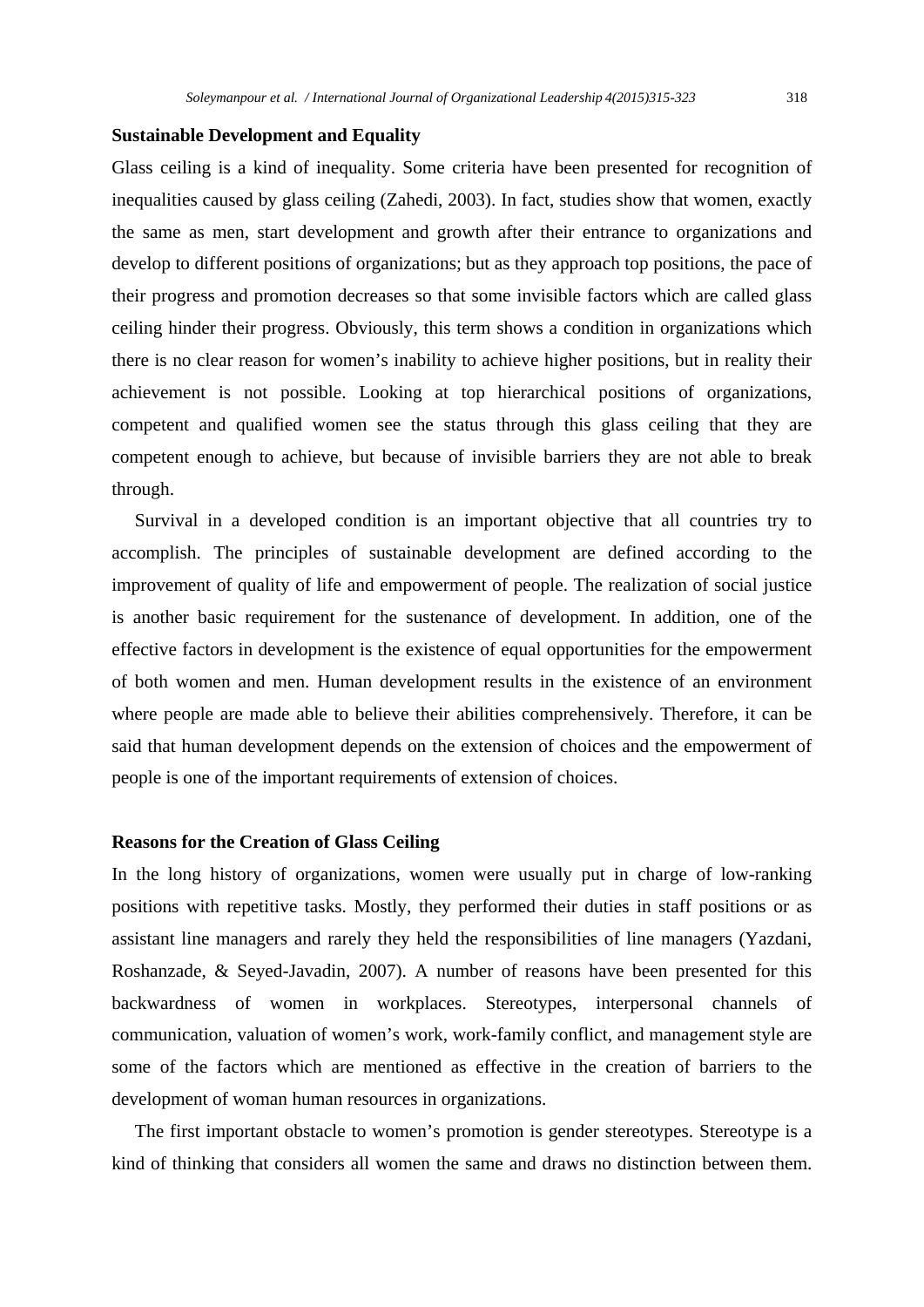Block and Crawford (2013) stated that "people exhibit gender stereotyping when they assign traits, behaviors, and roles to individual men and women on the basis of gender" (p. 9). Therefore, because of the prevalence of gender stereotypes, people generally believe that women and men are not alike (at least to some extent) in many aspects such as personality characteristics and gender features. As a consequence, gender stereotypes and the assumptions suggested by them receive priority over other classifications and characteristics. Some of these negative stereotype assumptions which draw a distinction between men and women are the beliefs that women are more willing to give precedence to family duties over business concerns; they are required to take care of their children; therefore, they lose the time and enthusiasm for their work; they work to earn extra income, thus they do not have enough enthusiasm for success in business; women take negative feedback personal instead of taking it professional; and finally, women are not suitable for top management positions because they are too sentimental and without aggression. Although these assumptions are probably true to a great extent for working women, they cannot describe women who are determined to pursue management as their professional career.

 The second barrier for the progress of woman human resources is interpersonal channels of communication. Women, compared to men, have less interaction with powerful people of organizations and they are away from the center of power channels. Since the access to power channels has a direct relationship with promotion in organization, lack of opportunity to access these channels causes glass ceiling for women. In other words, women are mainly asocial and are deprived of informal interpersonal channels of communication. Elliott and Smith (2004) studied differential access to workplace power among women and minorities relative to white men. Their outcomes revealed that while women and minorities faced lower odds than white men of achieving higher levels of workplace power, the reasons for this drawback differed among seperate groups and therefore, probably demanded various solutions. In addition, Baerts, Deschacht, and Guerry (2011) investigated the role of the partner in promotions to top positions in Belgium. They concluded that women advantaged from their partner's sources and assets and they also wanted the opportunity and more particularly the time to do so.

 The next effective factor in the creation of obstacles to the growth of women is valuation of women's work. Organizations expect all managers, either woman or men, to have the best performance, but the women's performance has particular importance. Working more than what is expected from men is a strategy used by successful female managers, and most of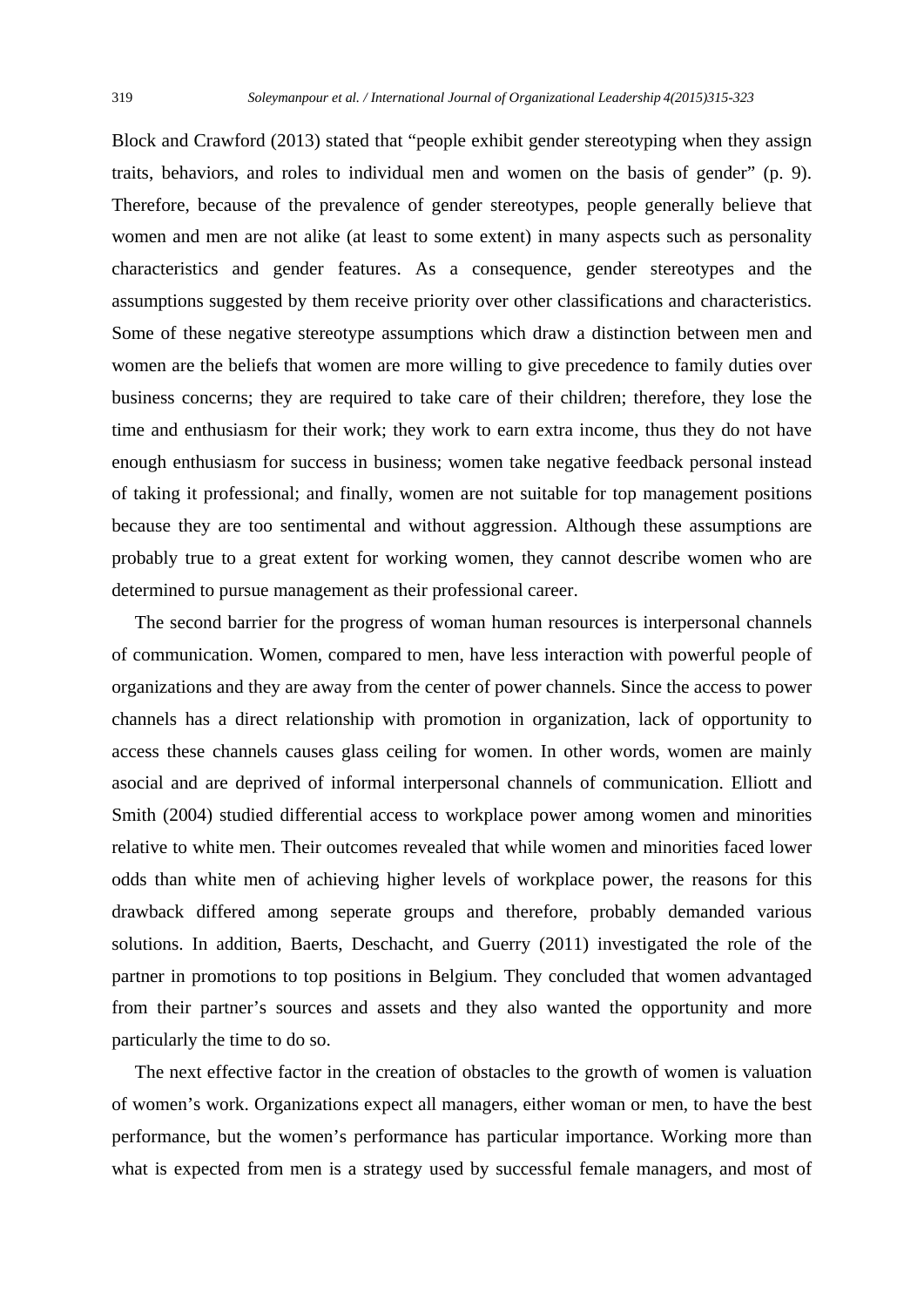these women have considered it as an effective or partly important strategy. They were always required to prove their abilities, and in order to achieve this, they were always trying to overcome various negative assumptions in workplace which were usually made by men. Since men have less trust in women, female managers are forced to prove their abilities and capabilities. It seems that their contribution and partnership is not taken serious or valuable.

 The fourth factor resulting in the lack of promotion of female human resources is the work-family conflict. Flexibility in work is one of the crucial factors which women need to make a balance between work and family responsibilities. Women who have the responsibility for the care of children do not usually have enough flexibility for working in the afternoon or out of working hours. Therefore, they are not able to meet many of the informal commitments, and even if they have the possibility to meet such commitments, they do not usually seem to be able to work overtime, thus they are excluded from the promotion list and are not able to hold a position of great authority. It is demonstrated that almost half of the women who leave their jobs and start an independent job are seeking for more flexibility. Suraj-Narayan (2005), in his research, studied the occupational stress which women were faced with and concluded that woman managers experienced several sources of stress; that is, work stressors, family stressors, personality and individual stressors as well as extraorganizational sources of stress.

 Last but not least is management style which hinders the development of female human resources. Almost 96 per cent of female managers have mentioned application of a management style which is favorable to male managers as an effective factor for their lack of promotion. They are forced to accept masculine culture and environment and deal with a phenomenon called masculine management style. They have also acknowledged the fact that the existing management styles are filled with male characteristics and methods. These styles put women on dilemma so that if they apply female styles of management, they may be considered as unsuccessful managers; and if they accept male methods, they may be criticized that they are women and use male styles. In addition, other factors such as traditional employment networks, bias in employment and promotion of women, lack of endorsement of the right to equal opportunity, lack of enough education for occupying management positions, and considering female style of management as a direct threat to the men's opportunities for development are seen as some other obstacles which lead to glass ceiling (Taleghani, Pourezat, & Faraji, 2009).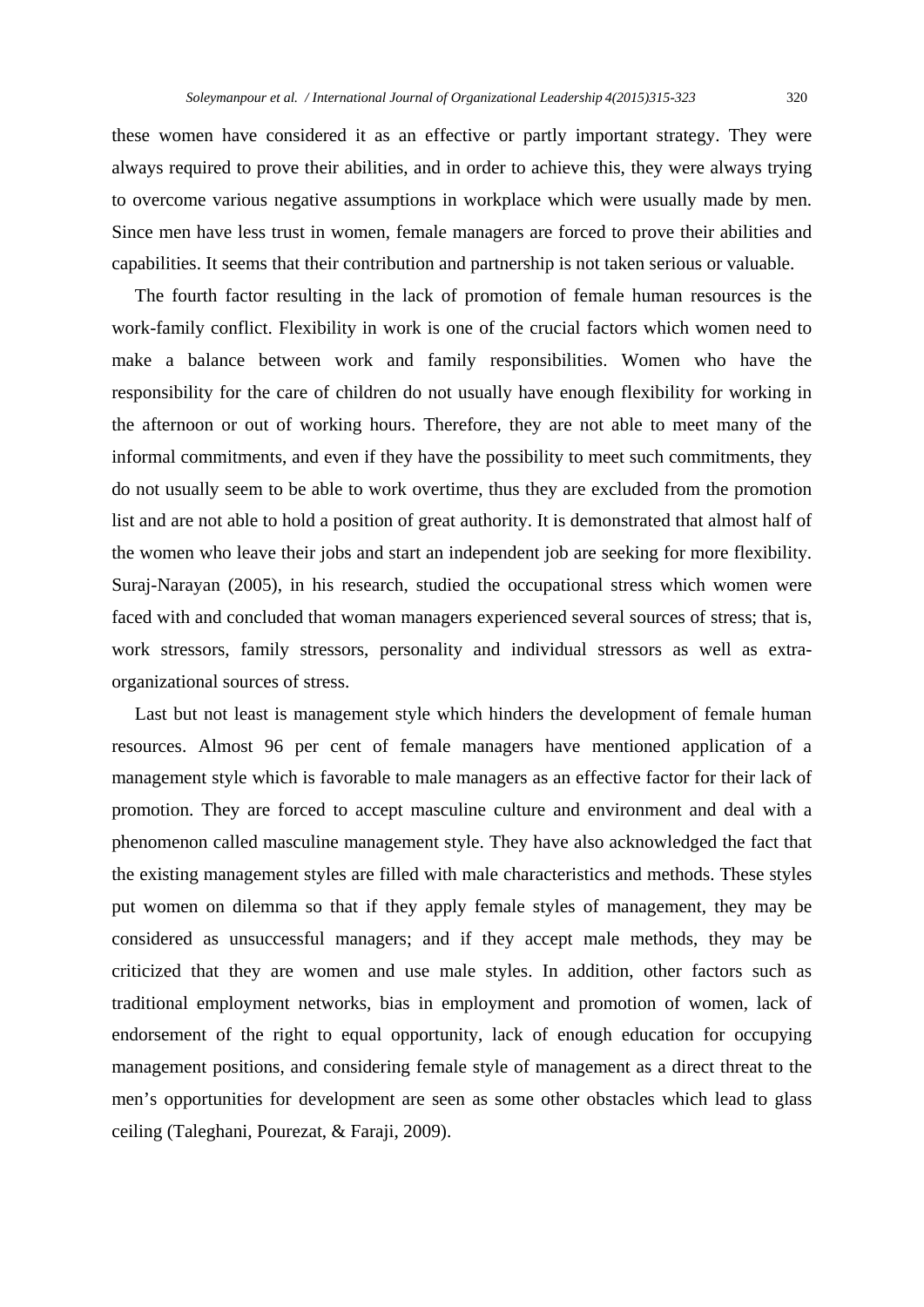#### **Strategies for Breaking through Glass Ceiling**

According to the discussion above, it can be stated that women are neither willing nor able to stay at this lower position forever and it is evident that many women have tried to eradicate this kind of gender discriminations. To deal with this issue, the International Labor Organization (ILO) have taken some measures such as educating women, making interpersonal channels of communication possible, adopting policies compatible with family interests, improving some of the recruitment rules, and increasing public awareness of the growing economic role and great contribution of women. However, the way should be also paved for taking advantage of woman human resources in management and decision-making levels through making it possible for women to recognize their own abilities.

 It is also discussed that achieving the purposes of organizations and, in consequence, the development and growth of societies in different fields require a better and more active presence of professional women and men in operational processes. Women should know that despite efforts, still there are a lot of gender segregation and discrimination in public domains and achieving equality requires the presence and aid of many professional women and of course men (Adebowale, 1994).

 In order to solve the glass ceiling problem, organizations and managers should take actions. At first, it is very necessary and important for organizations to change people's attitude and behavior, and to achieve this purpose, they should implement some policies and programs in different parts of the organizations. The most important kind of programs is the ones which change based on the time. These programs consist of implementing flexible working schedules, creating partnership jobs, and making the possibility of part-time jobs or shorter working days. Such a kind of programs allows woman managers and staff to solve the work-family conflict (Mirghafouri, 2006).

 The second group whose special attention is required to break the glass ceiling is the group of managers. Women need skill, encouragement, self-confidence, and decisiveness to adapt themselves to the dominant masculine environment. The first skill required for the success of women is spending time to find appropriate career path. Women's career objectives are sometimes scattered and non-focused; therefore, they should try to find the most suitable career path compatible with their occupational and family conditions. The second skill which women need is the recognition of the fact that there is competition in organizations and women need to acquire suitable proficiency and proper conduct for competition. The next skill is creating the characteristics of self-confidence in women and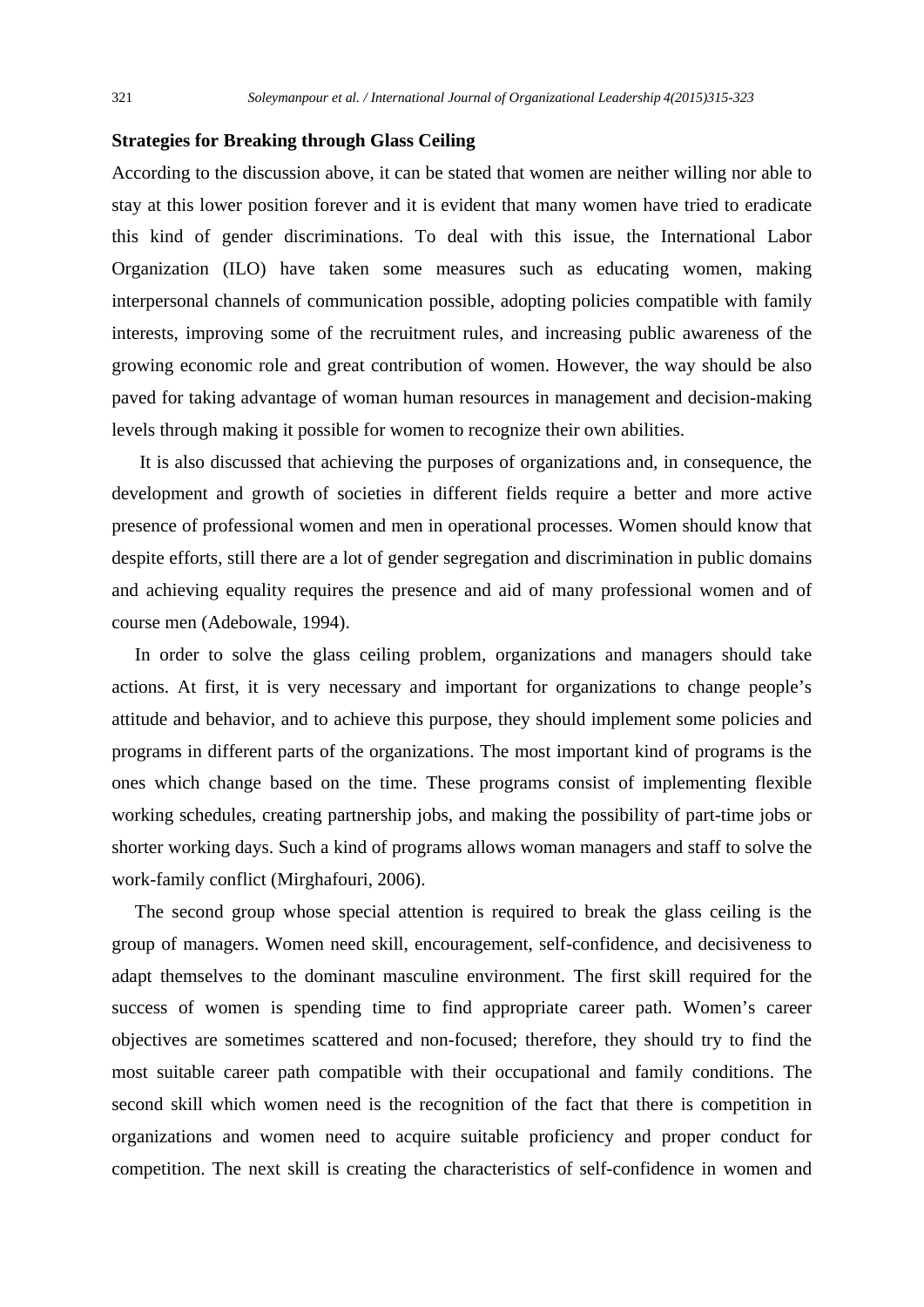causing them to trust their own abilities. Fourth, women should fight against time limitations. They need to be able to fulfill their duties on time. Another factor is learning political skills. Acquiring and implementing political skills is needed for playing the role of a successful manager by women. Fighting legal and regulation discrimination, providing job security, creating self-confidence to achieve complicated and sensitive jobs, constant education, fostering creative talents in women are other crucial strategies for improving the conditions of working women.

### **Conclusion**

Women comprise half of the population of the society and as trainers of the next generation they have dramatic effect on comprehensive and sustainable development of the society. Therefore, breaking the glass wall which hinders women's progress through hierarchical positions is absolutely necessary for achieving sustainable human development. The main barriers to the development of women to top management positions are cognition barriers, valuation barriers, and legal barriers, and these happen in the condition that there is no logical reason for this backwardness of women (Mullins, 2009). Accomplishing different organizations' objectives and, in consequence, achieving sustainable development and social and economic development depend on taking full advantage of capacities and capabilities of valuable human resources of every country regardless of racial and gender discriminations (Hersey, Blanchard, & Johnson, 2008). As a result, nowadays, women have effective presence in many social situations and where they do not have active presence, their absence is not because of their inabilities; it is because they were deliberately expelled from their suitable positions. Women have played such an effective role in every position that their performance was completely different from general assumptions of women as inactive wives and mothers. Unfortunately, despite the increasing positive presence of women in society, their status in society is still considered based on the duties attributed to them by the masculine society. Since inequalities between men and women is apparent in different parts of society, and considering the fact that progress and development of every society depends on making use of available expertise, it is extremely important to formulate scientific plans and appropriate programs to facilitate the conditions for presence and survival of women in society, and it is very crucial for reformers of society to take more positive stance toward women as half of the population of every society.